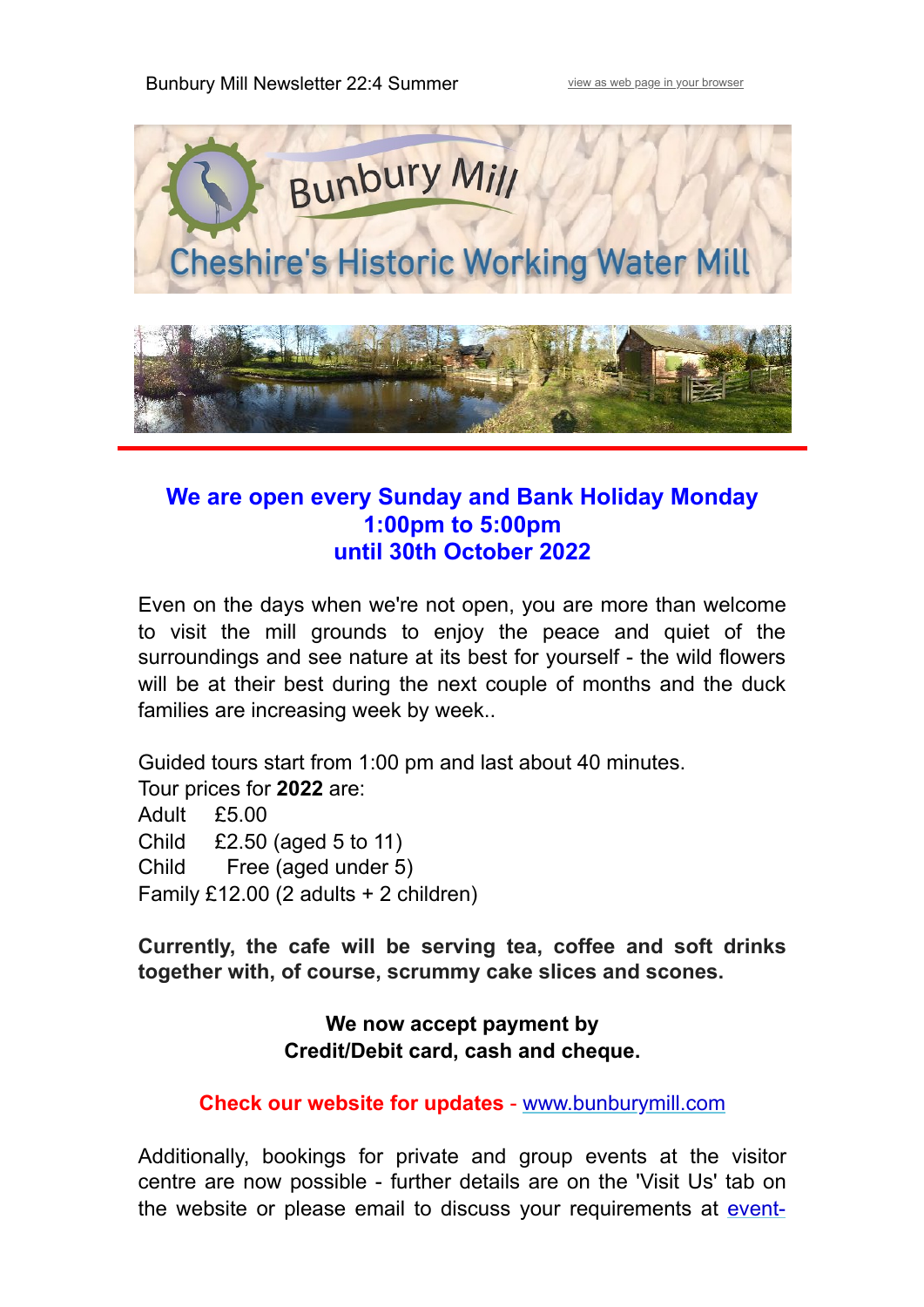

The woodwork wizard has been busy on his lathe, again!

The old-fashioned mangle in the Victorian room was in need of a spruce-up. New timber rollers were turned on his lathe. A few deft coats of paint on cleaned metal parts brought the machine to life again and is a welcome inclusion to show visitors what life was like over 100 years ago. On your next visit, ask the tour guide what it was used for you'll be surprised!

# **Meet the team!**

During the last few months, the Trust has welcomed many people who wanted to join our band of willing and hard-working volunteers to help keep a part of the village heritage alive. A volunteer's work at the mill can take many forms, from tending the grounds to painting roof gutters, helping in the visitor centre to guiding visitors around the mill, helping with school educational visits to renovating machinery, or greasing the cogwheels to sweeping the floors.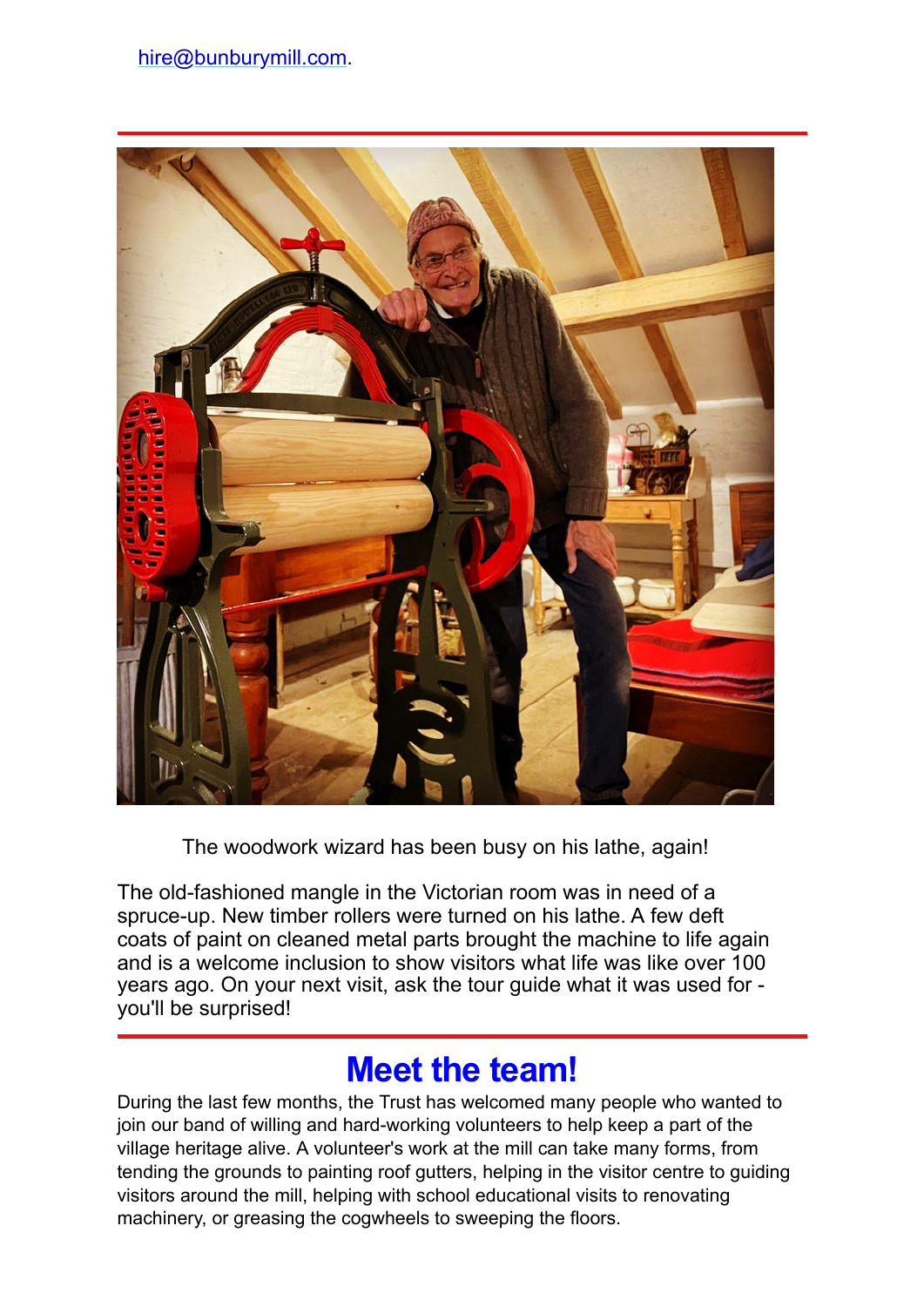#### **In this issue, we'll introduce you to our millers and guides.**

Although the building looks quite small from the front, there is a large amount of Victorian milling machinery to see! The way the machinery works is not complicated to understand, but requires a good knowledge of how each part interacts with others and affects the quality of the end product - flour. On a tour, the process of milling is explained step by step, and visitors are given a chance to operate some of the equipment.

A miller is fully versed in the workings of the mill and how the various controls affect the running of the machinery which not only requires a full understanding, but the control of the water through the mill is also an important part of the process. The miller determines the quality of the flour produced by using the optimum settings on all of the controls.

A tour guide will accompany a group of visitors around the mill, following the path of grain through the process until it becomes flour, and will initially give a brief introduction to the location of the mill and its history whilst outside the building, and will ascertain the 'type' of tour to present to the visitors - "technical", "good fun" or "not too complicated" (with one or two anecdotes or a few surprises for any younger members of the group!) When inside the mill, as the grain works its way through the milling process, the guide may invite a member of the group to operate a particular part of the machinery for a hands-on involvement in the tour.

A new guide team member is given a copy of a tour 'script' to learn and will begin by 'shadowing' an experienced guide or miller for several tours. When fully confident in their understanding of the mill and its presentation, the guide will be able to take a tour group around the mill by themselves.

### **Fancy volunteering?**

The Trustees are always very happy to see new faces as volunteers who may like to join the various teams in the upkeep of the mill in whatever way they can. No experience is necessary - just an enthusiasm for the Mill, its surroundings and the Bunbury village heritage.

#### **We require help with: Gardening, Building maintenance, Engineering, Visitor Centre, Demonstrations, Tour guiding and Milling**

See "How Can I Help" on our website [www.bunburymill.com](https://bunburymill.us6.list-manage.com/track/click?u=a1583c34fa705e8c1db3f0674&id=40aa1a1b03&e=601bc93ecd), contact us at [info@bunburymill.com](mailto:info@bunburymill.com) or, better still, just pop in at the mill to see us on a Wednesday morning (after 10.00am!) … we will be down there; even if it's too miserable to work - we just have a chat over a cuppa!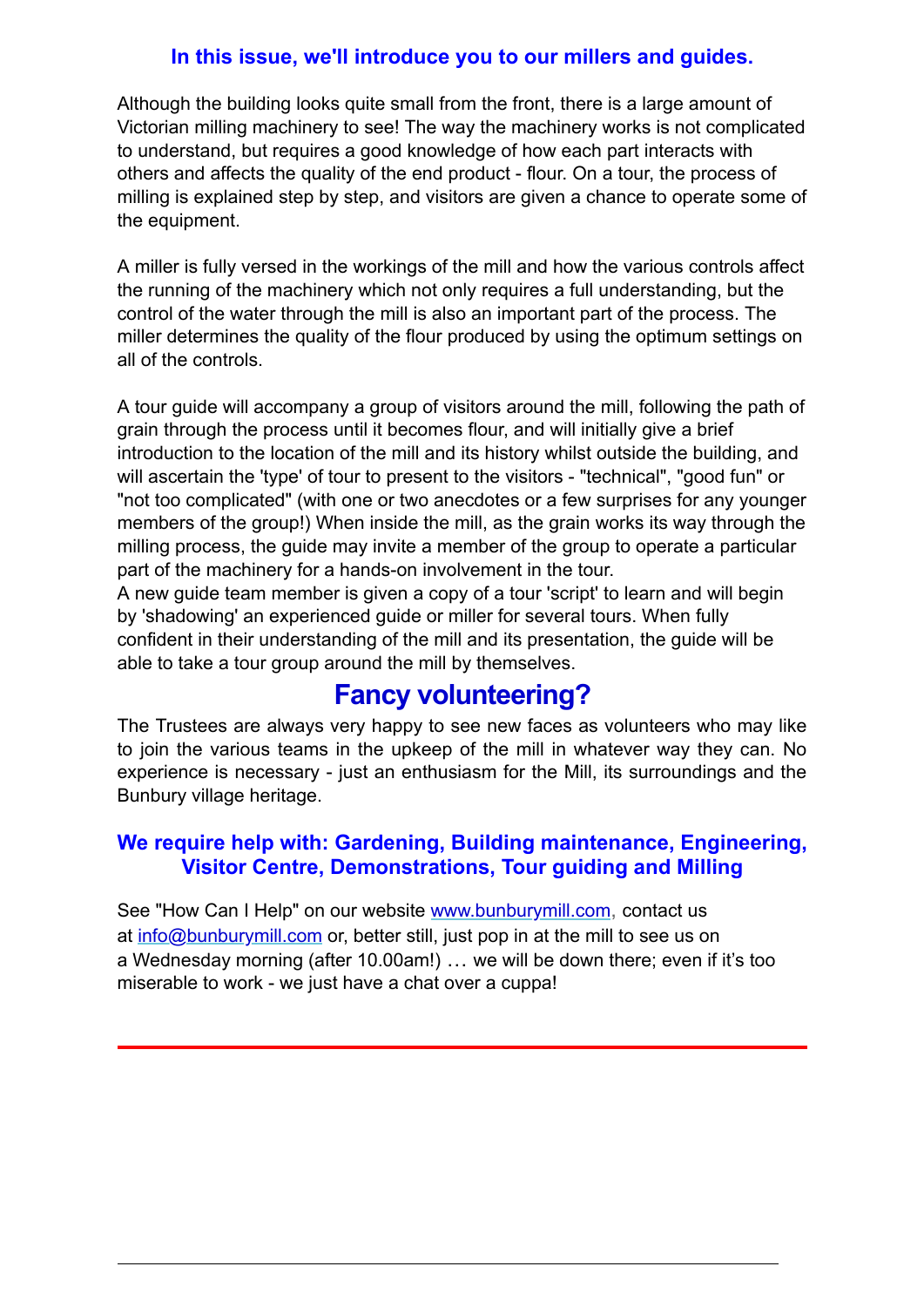

### Things are going swimmingly on the mill pond.

Roll call before breakfast on the pond. Mum makes sure that there is the correct number in her brood - count the legs and divide by two!

Unfortunately, we have lost a few ducklings to predators or natural causes, but those which survive are doing very well.

Some of the ducks are getting used to people being around to feed them, and are taking advantage of what is offered to them!

## **We're good for another 5 years.**

The Mill buildings recently underwent their 5-yearly electrical safety inspection, not long after we had new powered hand-driers fitted in the toilet facilities. All of the electrical appliances in the mill and visitor centre were PAT tested, along with the mains-power circuitry within both buildings.

Some problems were identified in the mill and corrected to remove the risk of water ingress into the sheathing on the meal (bottom) floor circuit of the mill.

The inspection and certification is a costly but necessary expense for the Trust - 400+ adult visitor tours around the mill would just about pay the bill. If you want to help to keep the lights on in the mill and the kettle boiling for a brew in the cafe, do come and visit us soon.